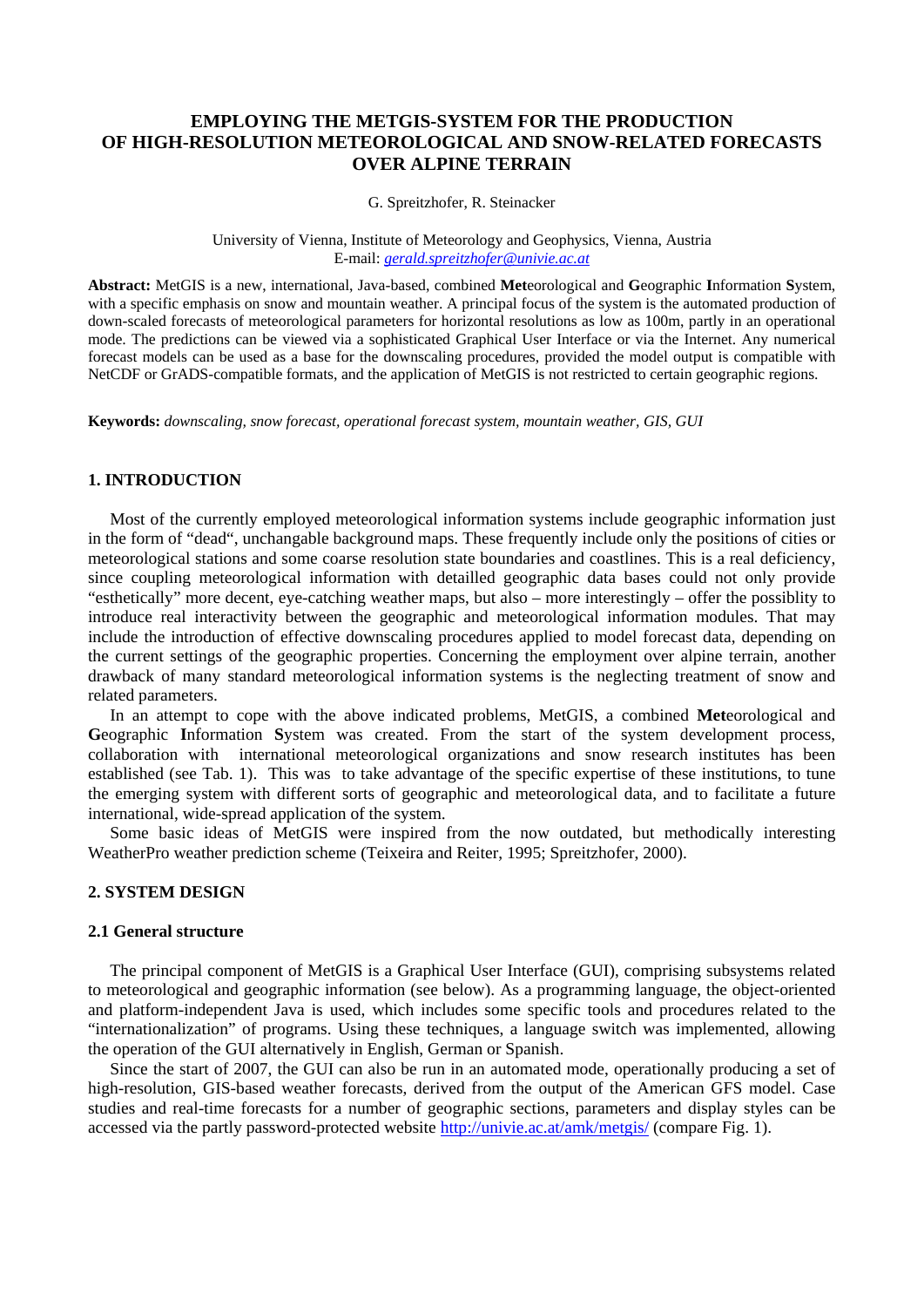| <b>Table 1:</b> Contributions of international research institutions for the development of the MetGIS system. |
|----------------------------------------------------------------------------------------------------------------|
|----------------------------------------------------------------------------------------------------------------|

| <b>Research Institution</b>                                                                                                              | <b>Country/City</b>            | <b>Contribution/Achievement</b>                                                                                            |
|------------------------------------------------------------------------------------------------------------------------------------------|--------------------------------|----------------------------------------------------------------------------------------------------------------------------|
| Alden/WELS (Alden Electronics,<br>Inc./WELS Research Corp.)                                                                              | USA<br>(Boulder,<br>Colorado)  | Some basic ideas about the combination between<br>geographic information systems and meteorological<br>forecasts           |
| <b>WSL/SLF</b> (Swiss Federal Inst. for Forest,<br>Snow and Landscape Res., Swiss Federal<br>Inst. for Snow and Avalanche Research)      | Switzer-<br>land<br>(Davos)    | Java technology for GUI programming. Visualization<br>of the output of snowpack models.                                    |
| <b>SENAMHI</b> (Servicio Nacional de<br>Meteorología e Hidrología)                                                                       | Peru<br>(Lima)                 | Start programming Java-based GIS. Tests of the<br>prototype with a complete set of country-wide<br>geographic vector data. |
| <b>NIED/NISIS</b> (National Research Institute)<br>for Earth Science and Disaster Prevention,<br>Nagaoka Inst. for Snow and Ice Studies) | Japan<br>(Nagaoka)             | Continue GIS programming. Start programming<br>interface for meteorological forecast models, using the<br>NHM model.       |
| <b>CRICYT/IANIGLA</b> (Centro Regional de<br>Invest. Científicas y Tecnológicas, Inst.<br>Argentino de Nivelogía y Glaciología)          | <b>Argentinia</b><br>(Mendoza) | Inclusion of high resolution terrain data (SRTM,<br>Shuttle Radar Topographic Mission).                                    |
| DGF (Departamento de Geofísica,<br>Universidad de Chile)                                                                                 | <b>Chile</b><br>(Santiago)     | Integrate visualization of the output of the MM5<br>model for two domains covering the Andes range.                        |

# **2.2 The geographic information subsystem**

This module is independent of commercial software such as ArcGIS and structured in the form of layers that can be selected for display independently of each other. This permits the individual or combined visualization of city positions, vector data information (the road system, rivers, railways and boundaries) and of various terrain characteristics (elevation, slope and azimuth) in different resolutions and color scales. Using map generalization techniques, the detail of geographic information displayed is automatically adjusted when zooming or switching between differently sized domains. These can cover everything between entire mountain ranges and small areas of a few square kilometres.

Data coverage is currently fragmentary and restricted to Japan, Europe and big parts of South America. However, the geographic database is constantly upgraded in agreement with external demand.

Geographic data used by MetGIS stem from a variety of sources. Concerning topographic properties, the system relies on data of the Japanese Geographic Survey Institute (GSI) and the US Geological Survey. Data bases used from the latter include GTOPO30 (Global Topographic Data) and SRTM (Shuttle Radar Topographic Mission). The best horizontal resolutions used are around 45m.

## **2.3 The meteorological information subsystem**

MetGIS uses the output of external meteorological mesoscale forecast models as the base for its own, refined meteorological predictions. Model output formats currently readable by MetGIS are NetCDF and simple GrADS-compatible binary formats.

MetGIS has already been successfully operated with a number of models, such as:

- 1. A research version of NHM (Non-Hydrostatic Model), run by the Nagaoka Institute of Snow and Ice Studies (Japan) with horizontal resolutions of 1-2 km over the heavy-snowfall areas of the island of Honshu.
- 2. A version of the MM5 model (NCAR/Penn State University), operated by the Universidad de Chile in Santiago for some sections of the Central Andes.
- 3. The GFS (General Forecast System) of the US National Weather Service.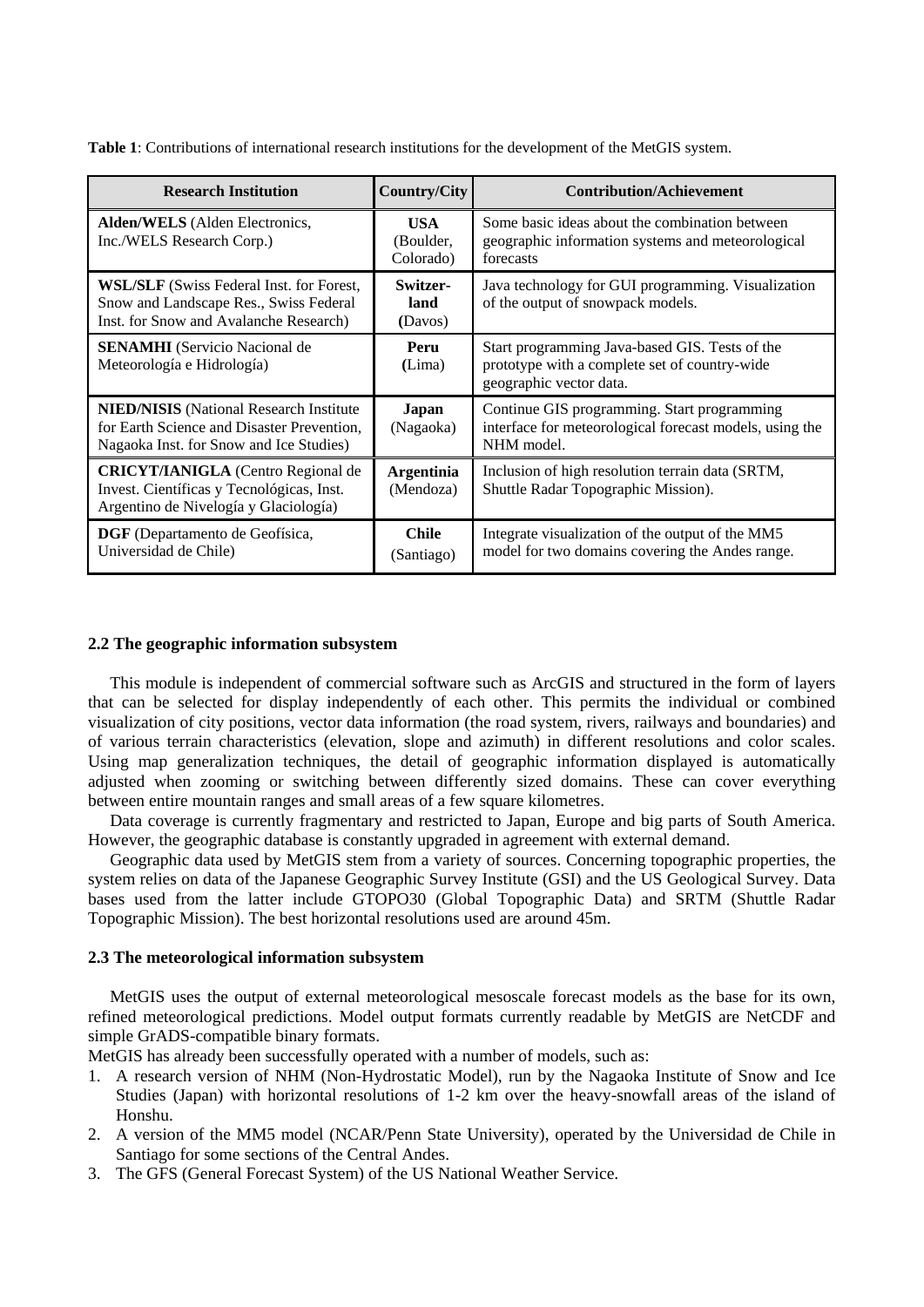

**Figure 1**: Example of an operational, web-based forecast of a snowstorm hitting Vienna in the morning hours of 28 February 2007, using MetGIS. The downscaled parameter on display is the mode of precipitation (if precipitation occurs): Green areas can expect rain, purple areas are forecast to experience sleet and white areas are above the predicted snow line.



**Figure 2**: MetGIS GUI, visualizing a forecast of the three-hour accumulation of fresh snow for a snowfall episode over western Tyrol in December 2006. Check the color scale in the lower left of the image. The upper left reveals some settings of the meteorological information subsystem to produce this graph..



**Figure 3**: MetGIS GUI, displaying a forecast of the temperature 2 m above the ground for some mountain ranges southeast of Innsbruck, Tyrol. The horizontal resolution of the depicted prediction is 200 m. Temperatures above zero centigrade are printed in green colors, between -10 and 0 in blue colors and below -10 in brownish color tones; check the color scale to the lower left. The upper left displays a steering window of the geographic information subsystem.